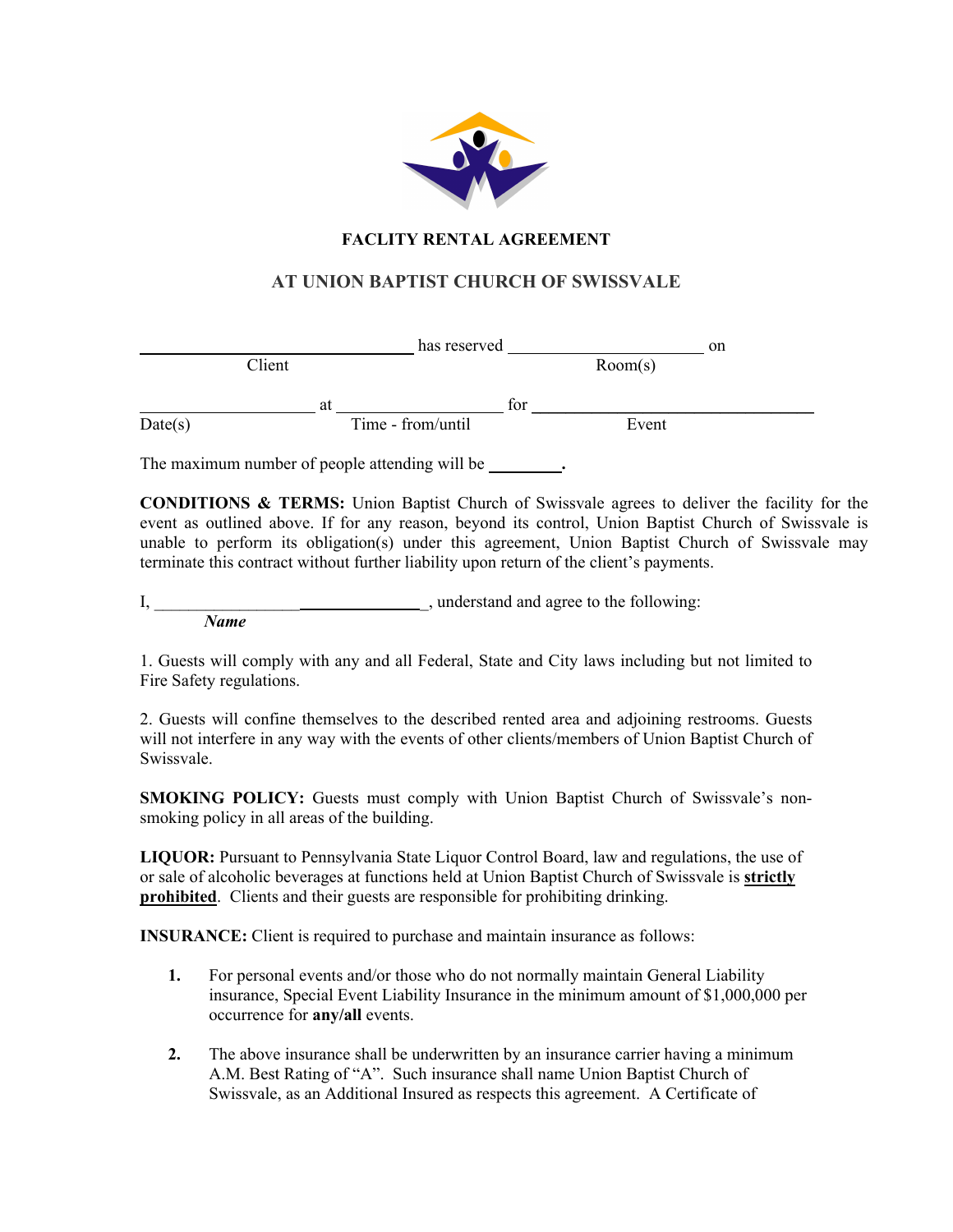Insurance to evidence the above coverage shall be submitted a minimum of ten days prior to the event under this agreement.

**3.** Small groups or individuals without insurance are required to sign a waiver stating that the group and individuals will not hold Union Baptist Church of Swissvale responsible for any injuries or other losses they might incur while on our property.

**RELEASE & INDEMNIFICATION:** Client agrees to protect, indemnify, release and hold harmless Union Baptist Church of Swissvale and its employees, directors and officers thereof, against any and all liability, damages, and costs imposed or claimed, (including attorneys fees and other legal expenses), arising directly or indirectly from this agreement, including all claims relating to the injury or death of any person; or damage to any property except, and to the extent caused by, Union Baptist Church of Swissvale.

**EXTRA SECURITY:** For events attended by more than two hundred (200) persons, additional security personnel may be required and provided by Union Baptist Church of Swissvale at an additional cost to the Client.

**CATERING:** Clients many enter into contracts with any caterer of their choice. Such caterers, however, must communicate with Union Baptist Church of Swissvale concerning rules for use of and access to the facility, and be subject to cleanup and insurance requirements.

### **HOURS: No events shall be scheduled beyond 10:00 p.m. without special approval.**

**PROMOTIONAL MATERIALS:** Rental of Union Baptist Church of Swissvale's facilities in no way represents an endorsement by Union Baptist Church of Swissvale of the views of groups renting its facilities. Therefore, Union Baptist Church of Swissvale's name may not be used in printed materials, signage, brochures, business cards, stationery, etc., which in any way could be interpreted as implying that Union Baptist Church of Swissvale does support such views, or that Union Baptist Church of Swissvale is in fact the sponsor of the group or the event. Union Baptist Church of Swissvale reserves the right to examine and/or approve any printed/promotional materials to ascertain that this standard is being met. All material must clearly indicate the name and phone number of the sponsoring organization and state that Union Baptist Church of Swissvale is simply the location of the event.

**RESTRICTIONS:** No solicitation (of Union Baptist Church of Swissvale's other clients/members or the general public) is permitted inside or on the exterior premises of Union Baptist Church of Swissvale. This applies to any verbal or written encouragement to attend events or join the group. No gambling of any type is permitted on the premises of Union Baptist Church of Swissvale.

Union Baptist Church of Swissvale reserves the right to refuse service to any individual or groups who previously have caused any type of disturbance on the premises.

#### **FINANCIAL ARRANGEMENTS:** All **fees must be paid in full prior to the contracted event per the following payment schedule:**

-A \$75 deposit is due with the signed contract within thirty (30) days of the initial reservation.

-The remaining balance and **proof of insurance** and **Certificate if applicable** is due thirty (30) days prior to the scheduled event.